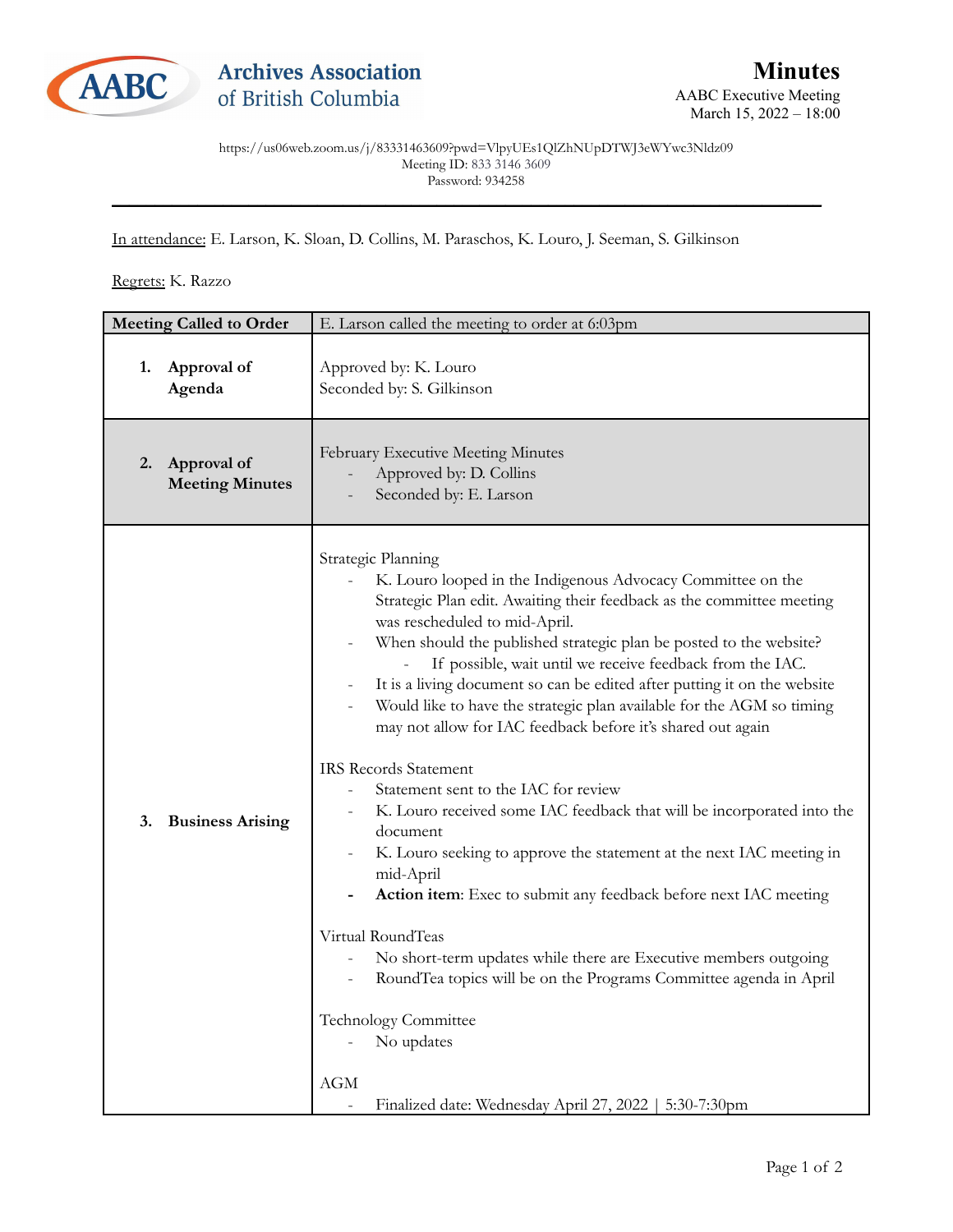

https://us06web.zoom.us/j/83331463609?pwd=VlpyUEs1QlZhNUpDTWJ3eWYwc3Nldz09 Meeting ID: 833 3146 3609 Password: 934258

| Deadlines<br>Inform membership 4 weeks in advance (Mar. 30)<br>Send AGM package out 2 weeks in advance (Apr. 13).<br>$\qquad \qquad -$<br>Deadline for reports: End of March.<br>Action item: E. Larson to connect with L. Glandt about promoting the<br>date<br>Action item: E. Larson to send out the reporting deadlines to AABC<br>team                                                                                                                                                                                                                                                                                                                                                                                                                                                                                                                                                                                                                                                                                                                                                                                                                                                                                                                                                                                                                                                                                                                                           |
|---------------------------------------------------------------------------------------------------------------------------------------------------------------------------------------------------------------------------------------------------------------------------------------------------------------------------------------------------------------------------------------------------------------------------------------------------------------------------------------------------------------------------------------------------------------------------------------------------------------------------------------------------------------------------------------------------------------------------------------------------------------------------------------------------------------------------------------------------------------------------------------------------------------------------------------------------------------------------------------------------------------------------------------------------------------------------------------------------------------------------------------------------------------------------------------------------------------------------------------------------------------------------------------------------------------------------------------------------------------------------------------------------------------------------------------------------------------------------------------|
| AABC Google Workspace Account<br>Current Google account comes from a legacy program that Google is no<br>longer continuing<br>Previously got 10 free business accounts as a non-profit charity<br>Program shutting down permanently in July 2022<br>L. Snider did research and there is a paid option to transfer over to the<br>$\qquad \qquad -$<br>equivalent Google service of what we have now<br>L. Snider suggesting a business starter account, which could be about<br>\$25-\$50/month. L. Snider confirming pricing with Google.<br>Won't be charged until July if we do pursue this option.<br>Possible that there is still a free option available, but L. Snider to do<br>$\qquad \qquad -$<br>more research to see if we are eligible. May also not be feasible because<br>of account and storage size restrictions<br>S. Gilkinson confirming that the costs are okay within the budget<br>If we are renegotiating our account type, can we look into adding more<br>$\overline{\phantom{a}}$<br>accounts if it's within the same price range?<br>Past-executive and certain committees don't have official AABC<br>email addresses<br>D. Collins trying to get official email accounts for the regional<br>$\overline{\phantom{a}}$<br>representatives so need this to be resolved<br>Action item: K. Sloan to confirm options with S. Gilkinson once they<br>are confirmed.<br>Action item: K. Sloan to ask L. Snider to research adding more AABC<br>email accounts |
| Special Committee on Freedom of Information and Protection of Privacy Act<br>D. Collins got an email today from the BCLA Executive informing us<br>that this committee is accepting submissions until Mar. 30<br>If we have any points of discussion, we can submit them to the<br>committee as an association<br>K. Sloan recused herself from conversation due to conflict of interest<br>Action item: D. Collins to draft a statement for Executive to review                                                                                                                                                                                                                                                                                                                                                                                                                                                                                                                                                                                                                                                                                                                                                                                                                                                                                                                                                                                                                      |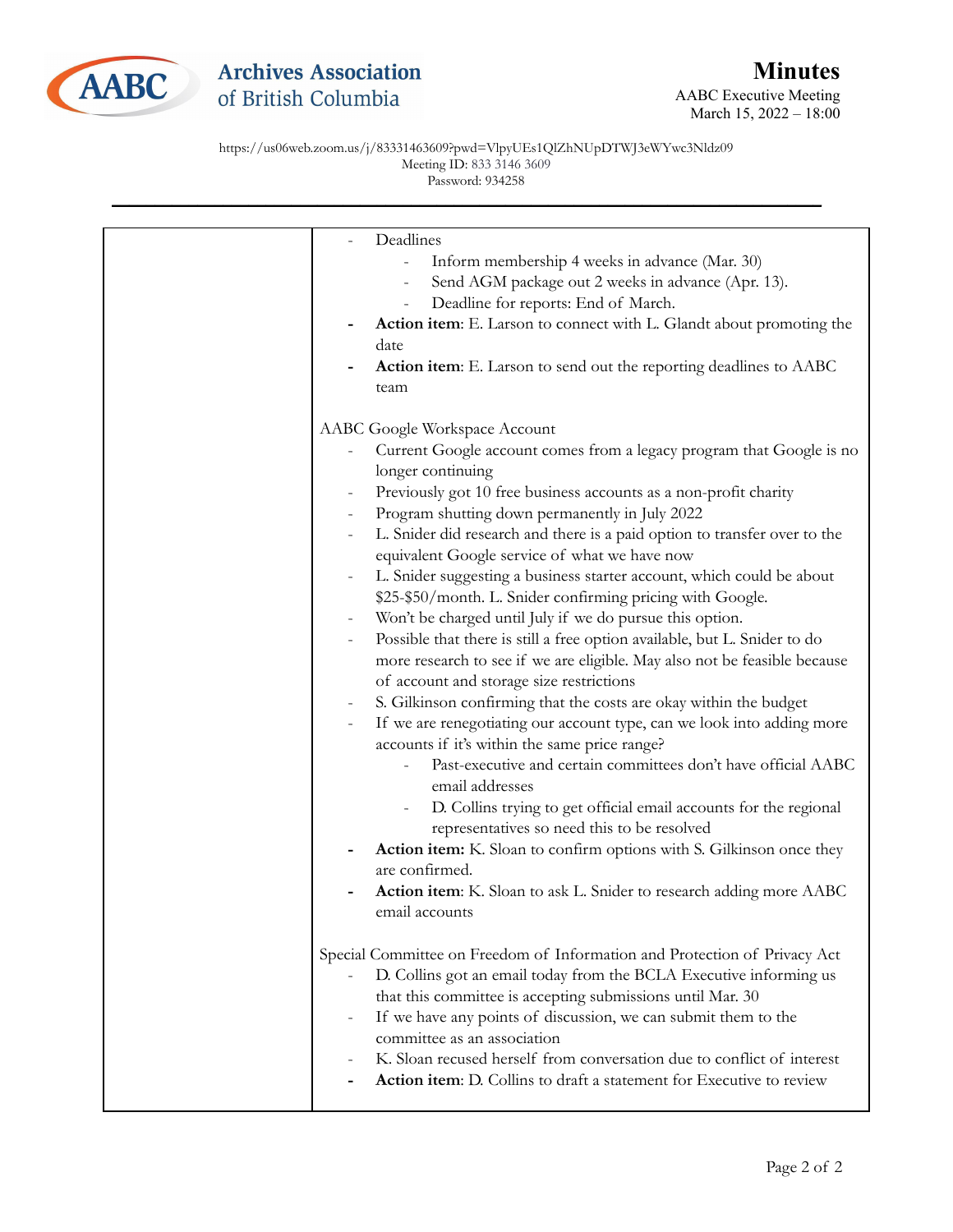

https://us06web.zoom.us/j/83331463609?pwd=VlpyUEs1QlZhNUpDTWJ3eWYwc3Nldz09 Meeting ID: 833 3146 3609 Password: 934258

| <b>President's Report</b><br>4.                                 | Technology Register<br>Working on this with the regional representatives<br>Would like to have the official Google accounts, but if that won't be in<br>place until July then can set up a shared spreadsheet<br>Will send one register for each representative that we host in our Google<br>space<br>Many regional representatives are busy during this team so hopefully can<br>discuss further at the AGM<br>Reviving the Fonds D'Archives Journal (ASA)<br>Low on the priority list of the membership survey<br>Will raise this at the AGM (tabled until then) to determine interest and<br>potential volunteer base<br><b>GLAM</b><br>D. Collins set up a meeting with the new BCLA Executive                                                                                                                                                                                                                                                                                                                                                                                                                                                                                                                                      |
|-----------------------------------------------------------------|------------------------------------------------------------------------------------------------------------------------------------------------------------------------------------------------------------------------------------------------------------------------------------------------------------------------------------------------------------------------------------------------------------------------------------------------------------------------------------------------------------------------------------------------------------------------------------------------------------------------------------------------------------------------------------------------------------------------------------------------------------------------------------------------------------------------------------------------------------------------------------------------------------------------------------------------------------------------------------------------------------------------------------------------------------------------------------------------------------------------------------------------------------------------------------------------------------------------------------------|
| Vice-President<br>5.<br>and Programs<br><b>Committee Report</b> | Programs Committee/EAS Updates<br>Sent off the last disaster kit to T. Hurley in Kelowna so there are now 4<br>throughout the province<br>Archival preservation distance education course is wrapping up this week<br>L. Glandt is preparing for the upcoming distance education course on<br>Introduction to Archival Practice coming up in April (currently 24<br>people registered)<br>Anti-racism bursary awarded for Introduction to Archival Practice<br>course<br>L. Glandt recently finished the second session with Blue Quills on<br>archival practices for Indigenous archives. 40 attendees at the first course<br>and other colleges in multiple provinces are expressing interest in the<br>training.<br>If we don't get funding from the BC Arts Council, could consider<br>running a one or two day course on introductions to Indigenous archives<br>as there is a lot of demand<br>BC Thesaurus project<br>S. Dupont at Xwi7xwa Library may be interested in supporting<br>this project<br>L. Glandt to meet with the IAC<br>L. Snider remains busy with MemoryBC uploads<br>L. Snider working on criteria for members to do their own MemoryBC<br>uploads that should be shared with Programs Committee and Executive |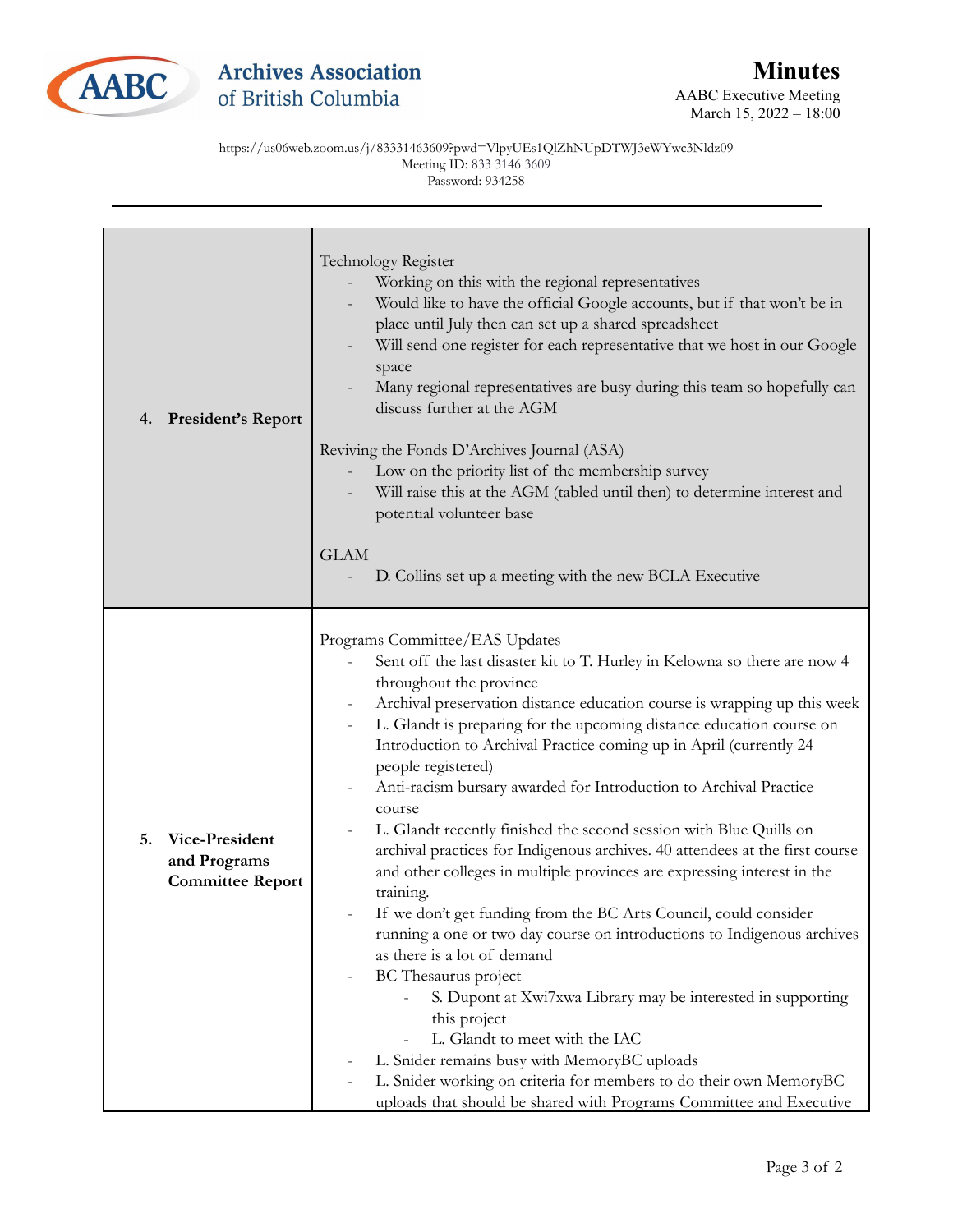

https://us06web.zoom.us/j/83331463609?pwd=VlpyUEs1QlZhNUpDTWJ3eWYwc3Nldz09 Meeting ID: 833 3146 3609 Password: 934258

|                                                         | in April<br>L. Snider will be working on 1-2 minute tutorials for working in<br>MemoryBC<br>AABC has a YouTube page with private content<br>Would like these videos to only be available to members as<br>MemoryBC is also a portal for members-only<br>MemoryBC will be undergoing an update to a new version shortly<br>Working with S. Gilkinson on contracts for L. Glandt, L. Snider, and K.<br>Blimkie                                                                                                                                                                                                                                                                                                                                                                                                                                                                                    |
|---------------------------------------------------------|-------------------------------------------------------------------------------------------------------------------------------------------------------------------------------------------------------------------------------------------------------------------------------------------------------------------------------------------------------------------------------------------------------------------------------------------------------------------------------------------------------------------------------------------------------------------------------------------------------------------------------------------------------------------------------------------------------------------------------------------------------------------------------------------------------------------------------------------------------------------------------------------------|
|                                                         | Conference committee<br>No updates<br>$\equiv$<br>Next steps are to reach out to potential partners for a conference in 2023<br>Action item: M. Paraschos to create a spreadsheet for potential<br>conference partners and themes                                                                                                                                                                                                                                                                                                                                                                                                                                                                                                                                                                                                                                                               |
| Treasurer &<br>6.<br>Finance<br><b>Committee Report</b> | Anti-Racism Bursary<br>For this round, randomly selected a candidate from within BC<br>This selection process has now been added to the website for<br>transparency<br>Can revisit this assessment criteria<br>L. Glandt received feedback on the anti-racism bursary to consider<br>potential expansions:<br>Surveying BIPOC membership to identify priority needs<br>Holding space for BIPOC archivists to come together (ex.<br>RoundTea)<br>Noting that the ACA holds similar space at their annual<br>conference<br>Have run this program for one year and it has always been used<br>Through strategic planning, can expand the AABC's anti-racism work<br>January 2022 Financial Report<br>Will see a small surplus this year so we are in a good position<br>Motion to accept the report by: K. Louro<br>Seconded by: E. Larson<br>February Financial Report should be ready next month |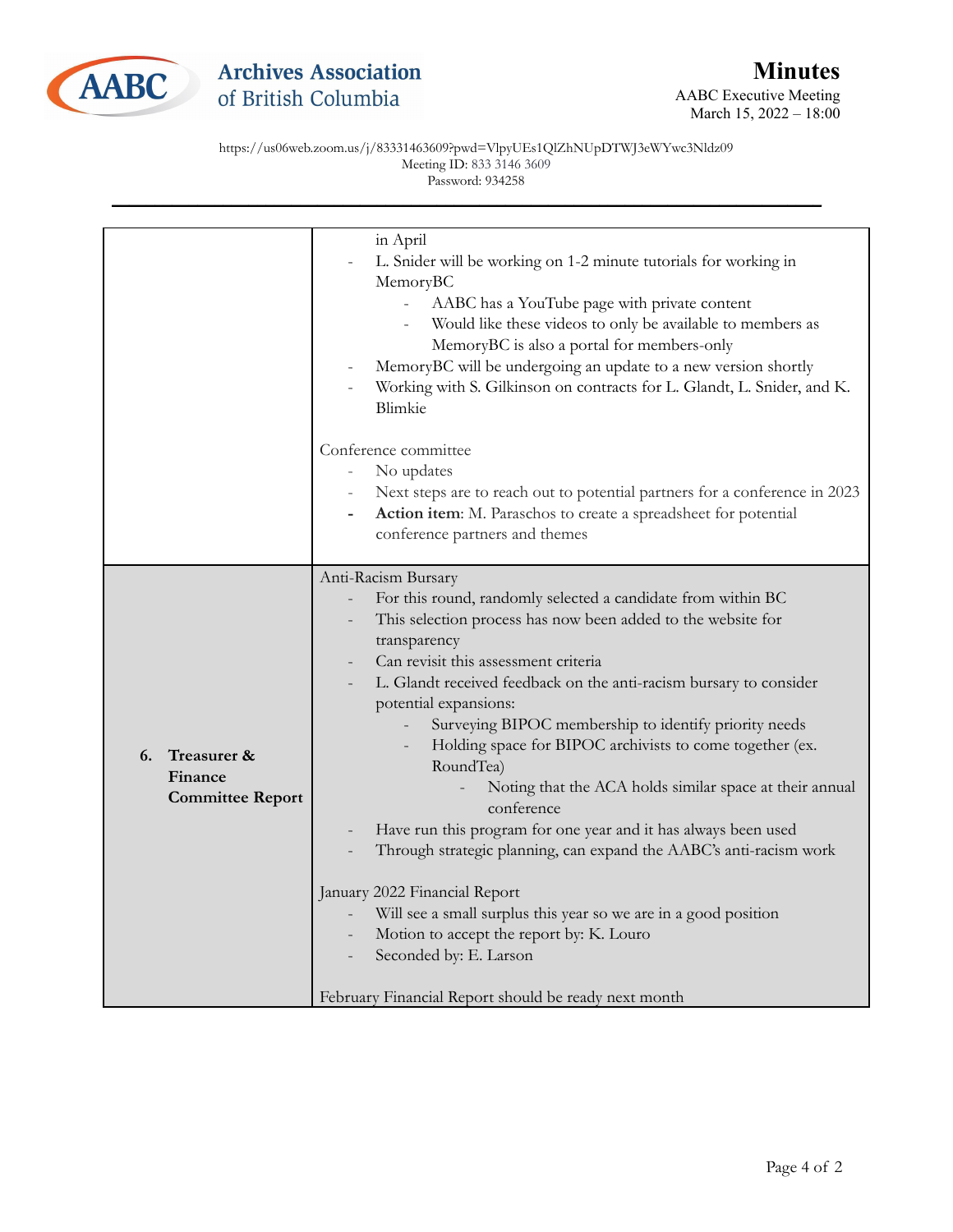

## https://us06web.zoom.us/j/83331463609?pwd=VlpyUEs1QlZhNUpDTWJ3eWYwc3Nldz09 Meeting ID: 833 3146 3609 Password: 934258

|                        | Communications Committee                                                     |
|------------------------|------------------------------------------------------------------------------|
|                        | Still seeking a social media volunteer                                       |
|                        | Will focus on AGM promotion                                                  |
|                        |                                                                              |
|                        | Action item: E. Larson to send AGM information to communications             |
|                        | committee for promotion                                                      |
|                        |                                                                              |
|                        | Newsletter                                                                   |
|                        | Legal deposit confirmed with LAC                                             |
|                        | K. Sloan to write the next President's letter                                |
|                        | Call for submissions went out                                                |
|                        | No responses yet<br>-                                                        |
|                        | Call to be resent                                                            |
|                        | If not submissions, will still publish with internal updates in June         |
|                        | 2022                                                                         |
|                        |                                                                              |
|                        | Action item: E. Larson to repromote the newsletter call for submissions      |
|                        | Anti-Racism Working Group                                                    |
|                        | No updates (see bursary discussion with Treasurer report)                    |
| Committee and<br>7.    |                                                                              |
| <b>Program Reports</b> | Indigenous Advocacy Committee                                                |
|                        | Meeting rescheduled for mid-April                                            |
|                        | S. Dupont offering to help with the thesaurus project                        |
|                        | Confirmed that AGM report likely needed before the next meeting              |
|                        | <b>Grants &amp; Nominations Committees</b>                                   |
|                        | Received one submission of interest for the Member-at-Large role             |
|                        | S. Gilkinson offering to be on the finance committee for the first year if   |
|                        | it helps with the Treasurer transition                                       |
|                        | <b>Action item:</b> All to promote the Treasurer and Vice-President roles to |
|                        | networks                                                                     |
|                        |                                                                              |
|                        | Membership Committee                                                         |
|                        | M. Paraschos met with C. Powell in February                                  |
|                        | C. Powell would like to hand off her membership committee role               |
|                        | C. Powell suggested considering a rolling membership model, rather than      |
|                        | doing them all once a year                                                   |
|                        | Renewal dates tied to legacy practices with old payment systems              |
|                        | that are no longer requirements through Wild Apricot                         |
|                        | Noting that ACA also does an annual renewal                                  |
|                        | If Wild Apricot allows for rolling membership and there are no               |